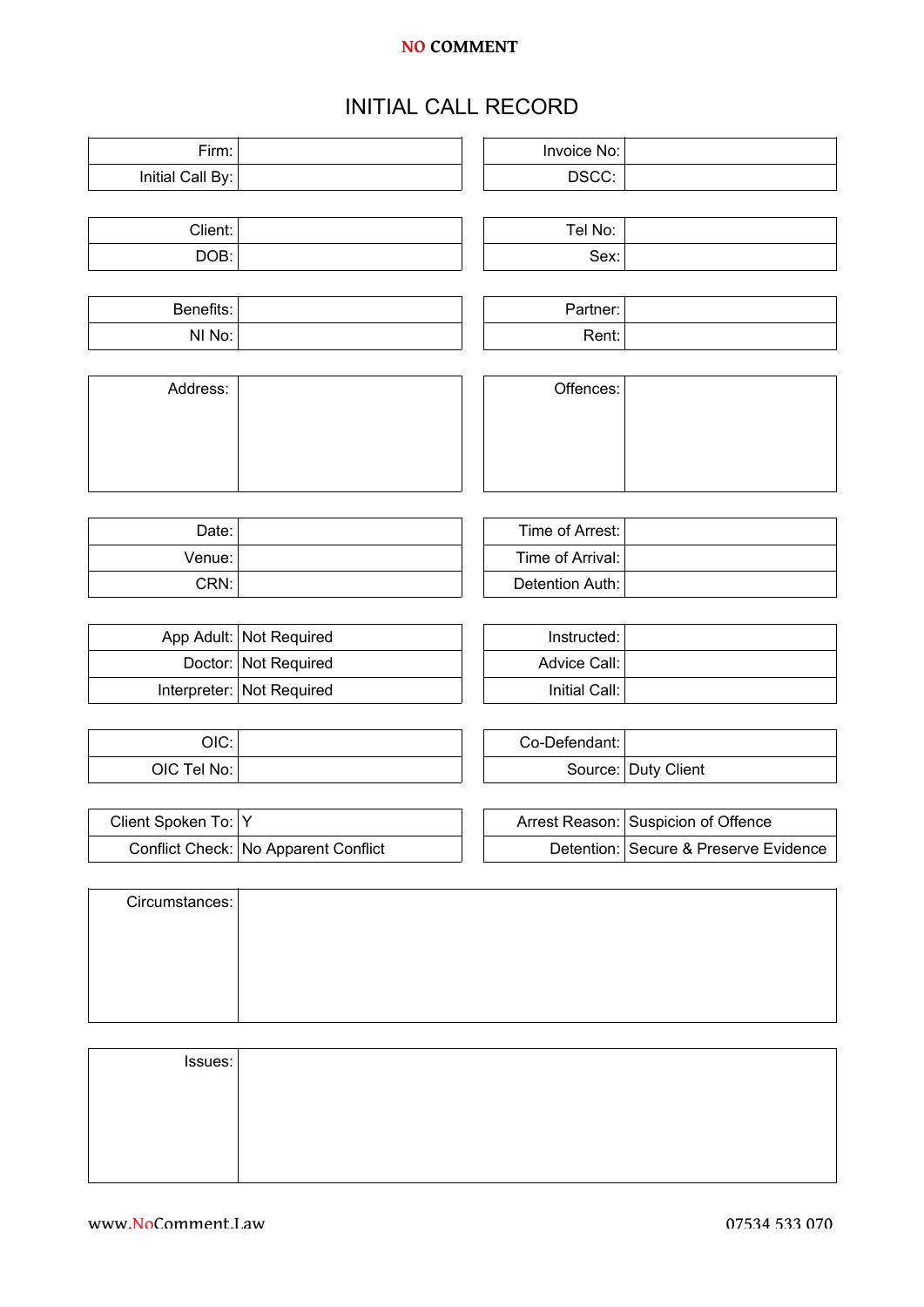## **NO COMMENT**

| Notes: |  |  |
|--------|--|--|
|        |  |  |
|        |  |  |
|        |  |  |

| Representations: |                                                                                                                                                                                                                                                                                                                                                                                                                                                                                                                                                                                                                                                                                                                                         |
|------------------|-----------------------------------------------------------------------------------------------------------------------------------------------------------------------------------------------------------------------------------------------------------------------------------------------------------------------------------------------------------------------------------------------------------------------------------------------------------------------------------------------------------------------------------------------------------------------------------------------------------------------------------------------------------------------------------------------------------------------------------------|
|                  | Advice: I introduced myself giving both my name and the name of the firm. Then I explained<br>that advice at the police station is free of charge and wholly independent of the police.<br>I checked whether the correct firm had been instructed. Pointing out that police<br>telephone lines are not wholly secure I explained that we should not discuss anything<br>confidential.<br>I went on to explain that we would be able to talk in private at the police station when<br>we attend. I also warned the client not to discuss the case with the police prior to our<br>attendance or sign any papers. Checking the clients welfare I asked about<br>vulnerabilities, medical, drug, alcohol, dependency and childcare issues. |

Further more I explained that the client was entitled to a copy of the Codes of Practice

I went on to explain any delays and to counter any attempts by the police to dissuade the client taking legal advice. I explained that our attendance would not delay the

Finally, I explained how to contact us and that we are available at all times of the day and night and the client has the right to do so. I gave the client plenty of opportunity to

as well as the right to have someone informed of the detention in custody.

clients interview or release from custody.

| The following were also explained: |                  |  |  |  |
|------------------------------------|------------------|--|--|--|
| Police Procedure:   ∠              |                  |  |  |  |
| Private Consultation:              | ℐ                |  |  |  |
| Confidential Advice:               | J                |  |  |  |
| Welfare: I                         | ✓                |  |  |  |
| ntroduced Firm:                    | $\boldsymbol{J}$ |  |  |  |
| Solicitors Procedure:              | J                |  |  |  |
| Firm Will Attend:                  | ✓                |  |  |  |
| Right to Inform Another:           | ✓                |  |  |  |
| Right to Contact Firm:             |                  |  |  |  |

ask questions.

| Police Procedure:             | J                | Co-Defendant:                      | $\boldsymbol{\mathcal{J}}$ |
|-------------------------------|------------------|------------------------------------|----------------------------|
| <b>Private Consultation:</b>  |                  | Independent Advice: √              |                            |
| Confidential Advice:          | J                | Right to a Copy of PACE: $\sqrt{}$ |                            |
| Welfare:                      | ✓                | Explain Any Delay:                 | $\checkmark$               |
| ntroduced Firm:               | $\boldsymbol{J}$ | Right to Bail: $\sqrt{}$           |                            |
| Solicitors Procedure:         | J                | Arrest Reason:                     | $\boldsymbol{J}$           |
| Firm Will Attend:             | ✓                | Not to Talk to Police:             | $\boldsymbol{J}$           |
| Right to Inform Another:      | $\checkmark$     | Free Advice:                       | √                          |
| <b>Right to Contact Firm:</b> | $\checkmark$     | Right to Food:                     | $\checkmark$               |
|                               |                  |                                    |                            |